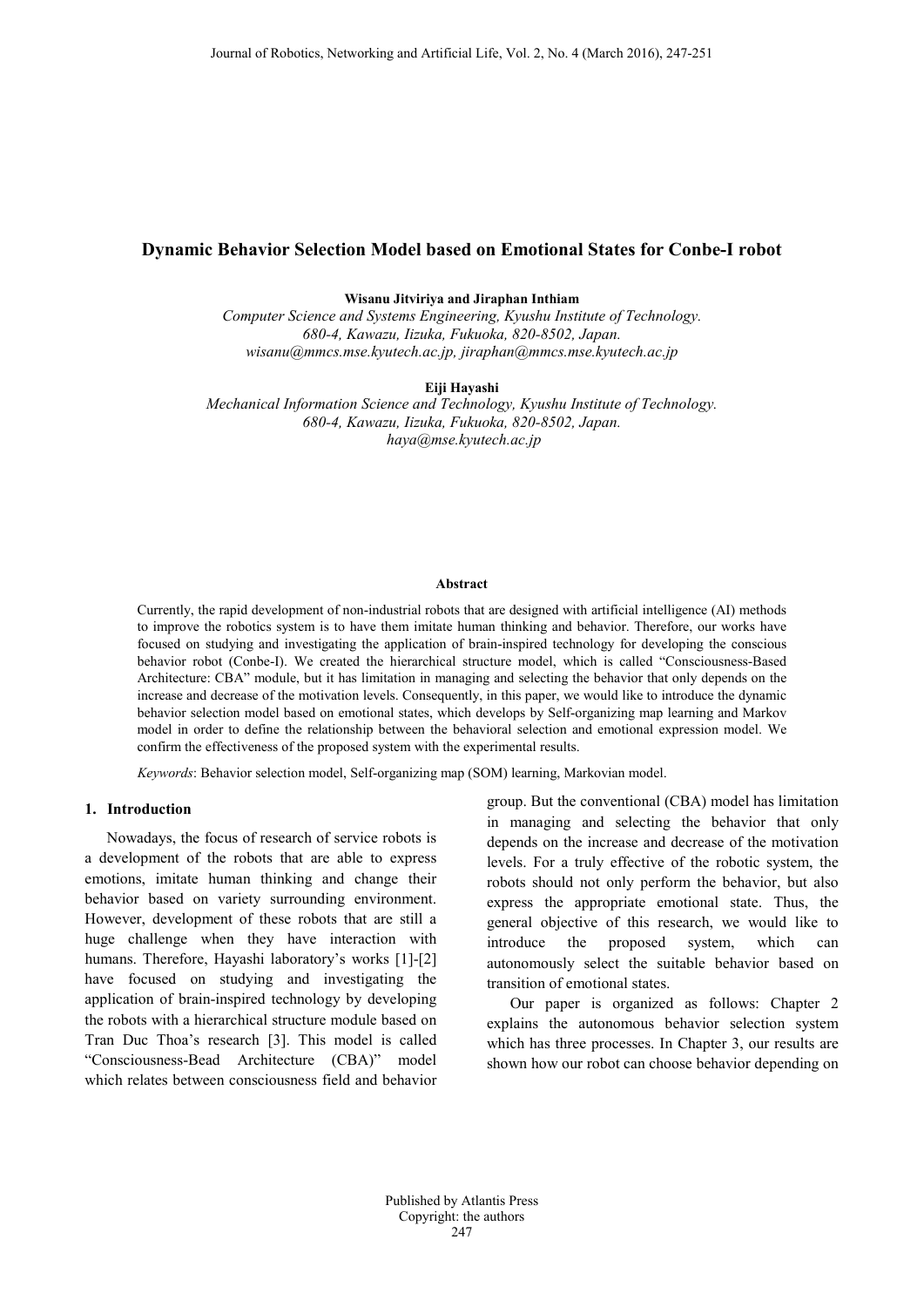its emotional states. In the final section we conclude the paper and describe our future works.

### **2. Autonomous Behavior Selection System**

In this paper, we would like to propose the behavior selection model which autonomously selects and performs the suitable action based on variation of emotional expression. The proposed system has three major processes as described below.

# **2.1.** *Computation dopamine and robot's motivation*

#### 2.1.1. *Determination of occurring dopamine model*

The Conbe-I robot uses only the acquired images from the CCD camera and web camera for operating the actions and emotional expression in recognition process. The robot is not usable the other sensors (tactile sensor or laser range finder sensor). Thus, the robot can evaluate the rough position of the target object by only using the image processing. The system may simplify the acquired images by dividing into four color groups: green, blue, flesh-color and the other colors. With the simplification, the sequential recognition process has the reduced image size, the changed color model of image from RGB method to HSV method, the labeling process based on the color of visual information and the calculation of the position of the target object. Then, the visual information (the color, shape, size, labeling and distance of the target object) is used to calculate and form the naturally occurring dopamine waveform [4]. The computation of the typical pattern of dopamine model is explained. The dopamine waveform can be evaluated and divided into rise and fall portions. The rising part and falling part are created by the  $2<sup>nd</sup>$  order and  $1<sup>st</sup>$  system equations as shown in Eq. (1) and Eq. (2) respectively, where the input variable  $x(t)$  is an accelerator of dopamine, the output variable  $y(t)$  is a naturally dopamine,  $\zeta$  is damping factor,  $\omega_n$  is the natural frequency and  $T_c$  is time constant.

$$
y''(t) + 2\zeta \omega_n y'(t) + \omega_n^2 y(t) = \omega_n^2 x(t)
$$
 (1)

$$
T_c y'(t) + y(t) = x(t)
$$
\n<sup>(2)</sup>

# 2.1.2. *Calculation of the robot's motivation*

Since the computation of the naturally occurring dopamine as described above, the sum of positive and negative dopamine values that is used as the input variable for calculating the robot's motivation. The motivation waveform can estimate by the  $2<sup>nd</sup>$  order system of differential equation as expressed by Eq. (3).

*Motivation*<sup>*n*</sup>(*t*) + 2
$$
\zeta \omega_n
$$
*Motivation*<sup>*t*</sup>(*t*)  
 $\omega_n^2$ *Motivation*(*t*) =  $\omega_n^2$ *Total\_ddomaine*(*t*)<sup>(3)</sup>

# **2.2.** *Classification emotions and behaviors based on Self-organizing map (SOM) learning*

After recognition process, the robot's motivation and the visual information are used to define as the input parameters of the Self-Organizing Map (SOM) learning in order to generate the behavior and emotion maps. The robot is set the nine behaviors and six emotions. To classify and select the most appropriate behavior and emotion correspond to the surrounding environment. The results of the SOM learning the will be verified.

### 2.2.1. *SOM algorithm*

The Self-Organizing Map is a neural network architecture which is proposed by T. Kohonen [5]. It is well known as an effective pattern classifier that is an unsupervised learning method. The SOM method can provide topologically preserved mapping from highdimensional input data to a low - dimensional array based on competitive learning. The procedure of the basic SOM learning can explain by the following steps:

*Step 1*:Each node must to be initialized with weight value based on setting the small standardized random value.

*Step 2*:Calculate and find the minimum Euclidean distance that is called "winner node or best matching unit (BMU)".

*Step 3*:After finding the BMU, the weight vectors of the BMU, and its topological neighbors are moved closer to the input vector. The new weight vectors are updated by Eq. (4), where *t* is the training step index is,  $\eta(t)$  is the learning rate, and  $h_{i,c}(t)$  defines as the neighborhood kernel function around the winner nodes.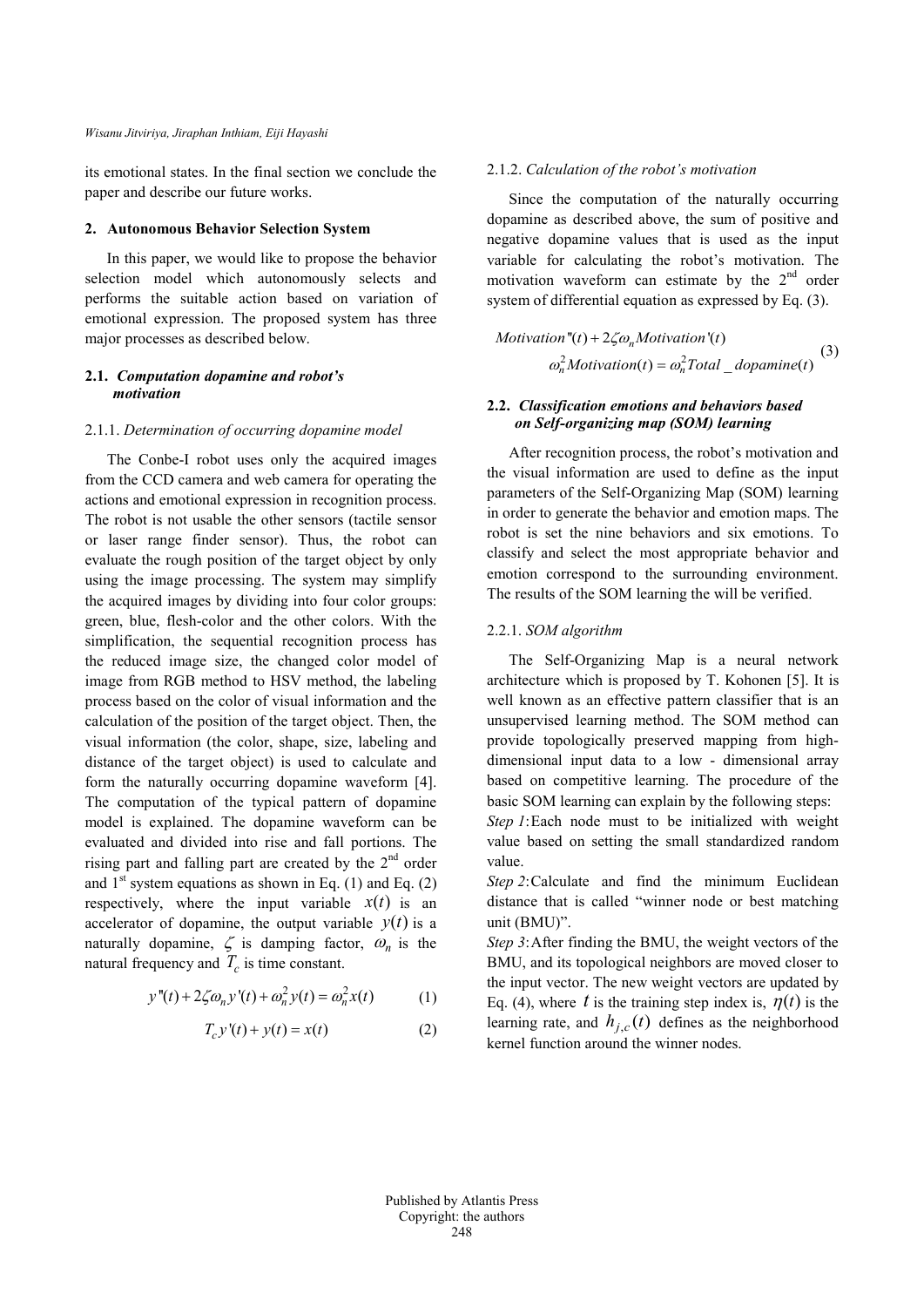$$
w_j(t+1) = w_j(t) + \eta(t)h_{j,c}(t)\left[\overline{x} - \overline{w}_j(t)\right]
$$
 (4)

*Step 4*: The training step increases to  $t+1$ . Steps 2 to 4 are repeated with decreasing the width of the neighborhood function.

#### 2.2.2. *Formation of behavior and emotion maps*

In order to verify the SOM learning, the motivation value, the slope of robot's motivation, the pixels of colors (green, blue and flesh colors) are defined as the input data for testing. For example, if the robot recognizes the green object, which is near the robot's hand. The testing data are the motivation flag  $= 1$ (positive level), the motivation value  $= 0.45$ , the slope of robot's motivation  $= 0.003$ , the motivation waveform is a positive slope = 1, the green pixels = 0.6, the blue pixels  $= 0.02$  and the flesh-color pixels  $= 0.2$ . During the SOM learning process, we have not only considering the changing position of the winner nodes in behavior and emotion maps, but also observe the evolution of the form of both maps as shown in Fig.1 and Fig.2. The blue cells showed on behavior and emotion maps that were the winner nodes of each behavior and emotion pattern. The green cells represented as the response action according the testing input data. Therefore, in this situation, the robot should perform the action as "Approach", and express the emotion as "Happiness" at the same time. Because, the green object is a favorite object, thus it tries to possess the target object.

### **2.3.** *Behavior selection based on Emotional States*

The last process is the behavioral-emotional selection process, which is modeled based on a Markov model [6]. The Markov model is memoryless property that means the next state will be changed based on a transition rule and depends only on the current state.

In this study, the Emotional Markovian model that consists of the six nodes representing the basic emotion states. The arrows are the probabilities of getting out of the states. The next emotional state can determine by Eq. (5), where, *A* is the emotional state transition matrix.

$$
Emotion_{k+1} = A \cdot Emotion_k \tag{5}
$$

*Dynamic Behavior Selection Model*





All elements of the emotional state transition matrix can be updated by the affective factors, which calculates by averaging the sum of the weights of individual group of behavior and emotional patterns in SOM learning process. In addition, the behavior selection module is based on its emotional expression, thus the behavior state will be selected by the emotional state that can estimate with Eq. (6), here, *C* denotes as the behavioral state transition matrix.

$$
Behavior_{k+1} = C \cdot Emotion_{k+1} \tag{6}
$$

All element values in the behavioral state transition matrix (*cbehavior/emotion*) can be modified later based on the behavioral and affective factors.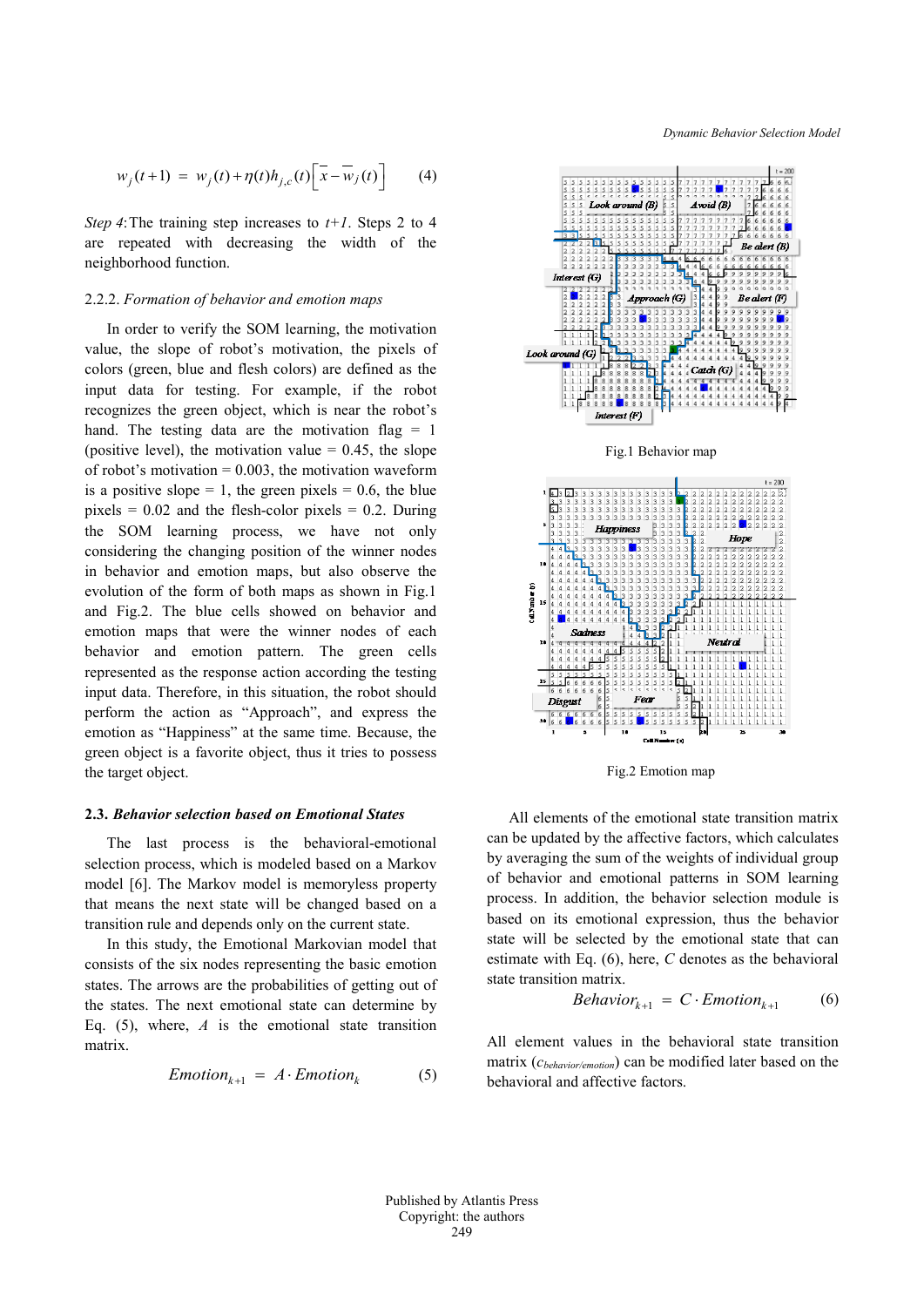*Wisanu Jitviriya, Jiraphan Inthiam, Eiji Hayashi*



Fig.3 Behavioral and emotional selections at period T1-T8

# **3. Experimental results**

The intelligent behavioral-emotional selection system was tested and evaluated, that confirmed its effectiveness in the surrounding environment.

The robot was verified its behavior and emotional expression when it recognized the favorite object (green object) and disliked object (blue object) in a realistic environment. Throughout the task period (T1-T8), the robot was able to act the appropriate behaviors and emotional expressions as illustrated in Fig.3. After the robot was started. The robot selected "Look around" and "Interest (Flesh)" actions when it recognized the flesh-color. At T1, the robot was able to capture the favorite object, thus the robot's motivation increased and the robot performed the behavior between "Look around" and "Interest", the robot also express emotion as "Neutral". From T2-T3, the robot performed the actions as "Interest" and "Approach" meanwhile it expressed "Hope" and "Happiness" emotions. Then, the blue object was presented in order to decrease the robot's motivation. At T5, the motivation model achieved in the negative level, during periods T5-T6, the robot felt unhappiness when it confronted the disliked object, the robot expressed "Sadness" and "Fear" emotions meanwhile it performed the action as "Look around" and "Alertness". After that (T6-T7), the blue object was moved closer to the robot, it felt dislike this situation, thus it performed "Avoidance" behavior and express "Disgust" emotion. Moreover, during period T6-T8, the robot expressed "Hope" emotion, when it did not see the disliked object or the robot's motivation increased to the positive level.

# **4. Conclusions**

In this paper, the overview of the proposed system that consists of the recognition process, cognitive process and behavioral-emotional selection process. The system is executed by the Conbe-I robot in the realistic environment. All experimental results confirm the effectiveness of the proposed system such as the system can classify and generate the behavior and emotion maps based on the SOM learning method in the cognitive process, and the robot can suppress and change all emotional states based on the Markov model. In addition the robot can perform its behavior based on updating the emotional transition state. For the future work, we would like to combine the other neurotransmitters (noradrenaline and serotonin models) into the dopamine model in order to generate the dynamic emotional expression model.

## **References**

- 1. N. Goto and E. Hayashi, "Design of Robotic Behavior that imitates animal consciousness," Journal of Artificial Life Robotics, vol. 12, pp. 97-101, 2008.
- 2. E. Hayashi, T. Yamasaki, and K. Kuroki, "Autonomous Behavior System Combing Motivation and Consciousness Using Dopamine," Proc. of  $8<sup>th</sup>$  Int. IEEE Symposium on Computational Intelligence in Robotics and Automation (CIRA 2009), pp. 126-131, 2009.
- 3. T. D. Thao, D. J. Herman, and D.V. Morano, Phenomenology and dialectical materialism (Boston Studies in the Philosophy of Science), D. Reidel Pub., 1986